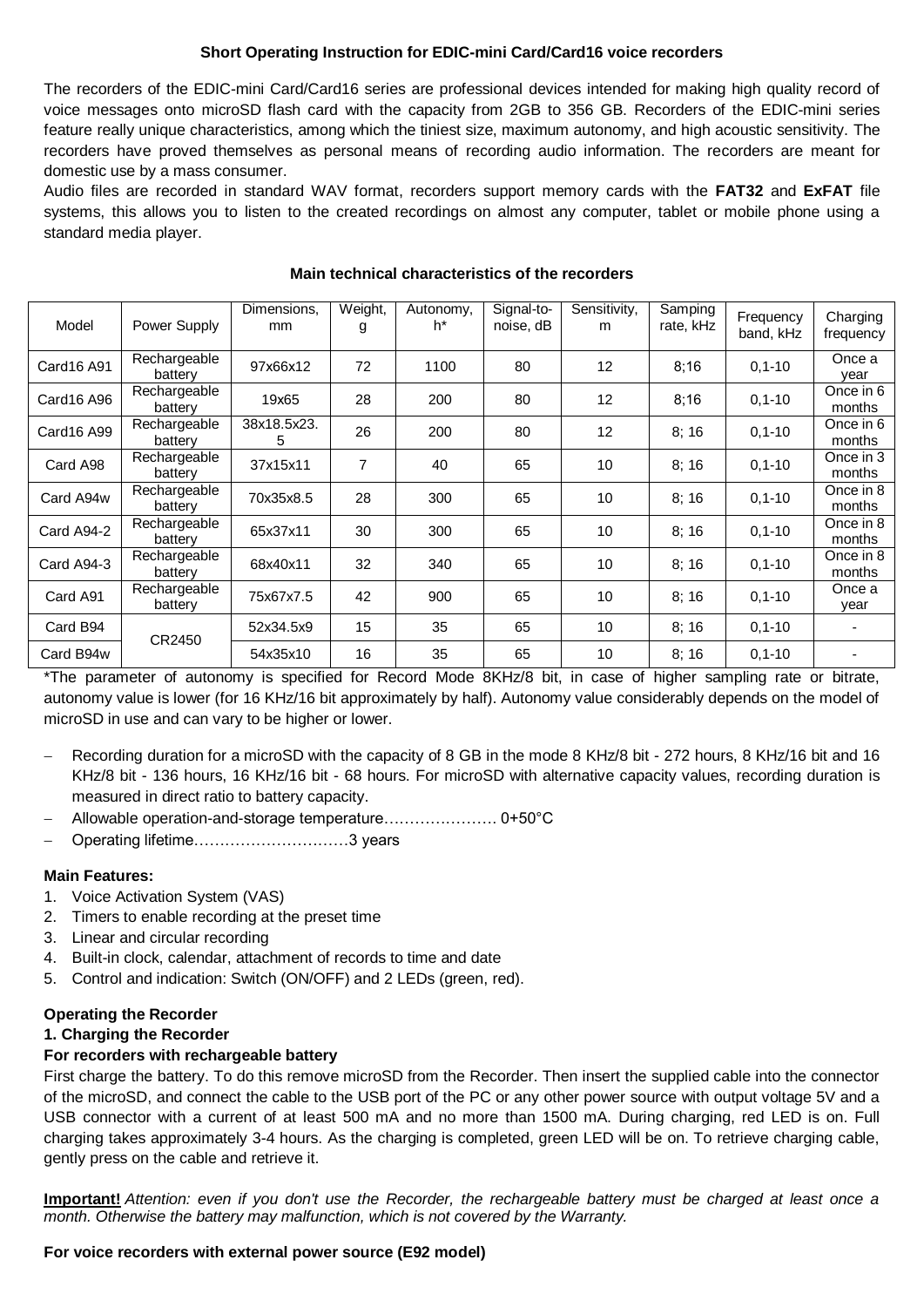Connect a DC voltage source (3.6-6V) to connectors 1 (golden wire - minus) and 2 (red wire - plus) of the cable from the delivery set. If the voltage source is a Li-Pol battery, then by connecting the contacts 2 and 3 (green wire) of the cable you can provide current of 100 mA (by connecting an adapter to the voice Recorder and connecting the adapter to the computer's USB)

# **2. Preparing microSD Card**

MicroSD card which is in the delivery set, doesn't require any preliminary preparation. It is formatted in FAT32 and there is also a configuration file CONFIG.INI containing Recorder's settings and EVENTS.TXT file with detailed instruction to operate the Recorder.

If you need to use a new memory card, first make sure that the file system installed on the card is FAT32, then simply insert the new microSD into the Recorder and shift the Switch once Off-On-Off.

*When replacing the card, it is strongly recommended to format new microSD in the FAT32 file system.*

# **3. Recording.**

To start recording, set the Switch to ON position. Red LED flashes 5 times, and the Recorder starts recording. During recording, red LED is flashing by two series of flashes, the number of flashes indicating:

| <b>Number of flashes</b> | <b>Battery charge level</b><br>(1st series) | Free memory capacity<br>(2nd series) |
|--------------------------|---------------------------------------------|--------------------------------------|
|                          | 70-100%                                     | 75-100%                              |
|                          | 30-60%                                      | 50-75%                               |
|                          | $2 - 30%$                                   | 25-50%                               |
|                          |                                             | $1 - 25%$                            |

To stop recording, shift the Switch to OFF position. Red LED flashes and recording stops.

*A series of flashes when enabling recording that are different from the above mentioned state for one of the following contingency situations: 3 flashes - battery is discharged, 10 flashes indicate microSD failure (full, can not be read or not available).*

# **4. Record Playback**

Make sure the Switch is in "Off" position (Removing the microSD from Recorder during recording may lead to audio file damage). By gently pressing on microSD card, remove it from the Recorder. Insert microSD card into the supplied USB reader, then connect it to the USB port of the PC. MicroSD card should be recognized as a separate disk with recorded WAV files of audio recording, which can be played back by any media player.

### **5. Reset.**

In case of a contingency situation with the Recorder, use any pointed object (toothpick etc) to press the Reset button (the hole on the case, marked R / Res / Reset). In case the card is installed, red LED will be on. If there is no card installed, there will be 10 flashes to indicate its absence. For the recorders with external power source, in case of any malfunction, disconnect and then connect power source again.

### **In Box:**

- 1. Recorder
- 2. USB Reader to operate microSD card
- 3. MicroSD card
- 4. USB cable for charging
- 5. Short operating instruction with Warranty Certificate
- 6. Package box

### **Warranty**

The manufacturer undertakes warranty repair liabilities for 1 year from the date of purchase, but no longer than 2 years from the date of manufacture of the product (warranty does not cover batteries), other rules are regulated by the Law "On Protection of Consumers' Rights".

Further there is usually a long list of cases when the user loses warranty. We have a different approach. We make use of every warranty case as an opportunity to find out the causes and make our products better. Therefore, we are always grateful for any comments and proposals regarding our products, as well as the detailed description of the conditions and causes that led to failure. We appreciate time and skills of our customers, and if the problem is not that complicated, we